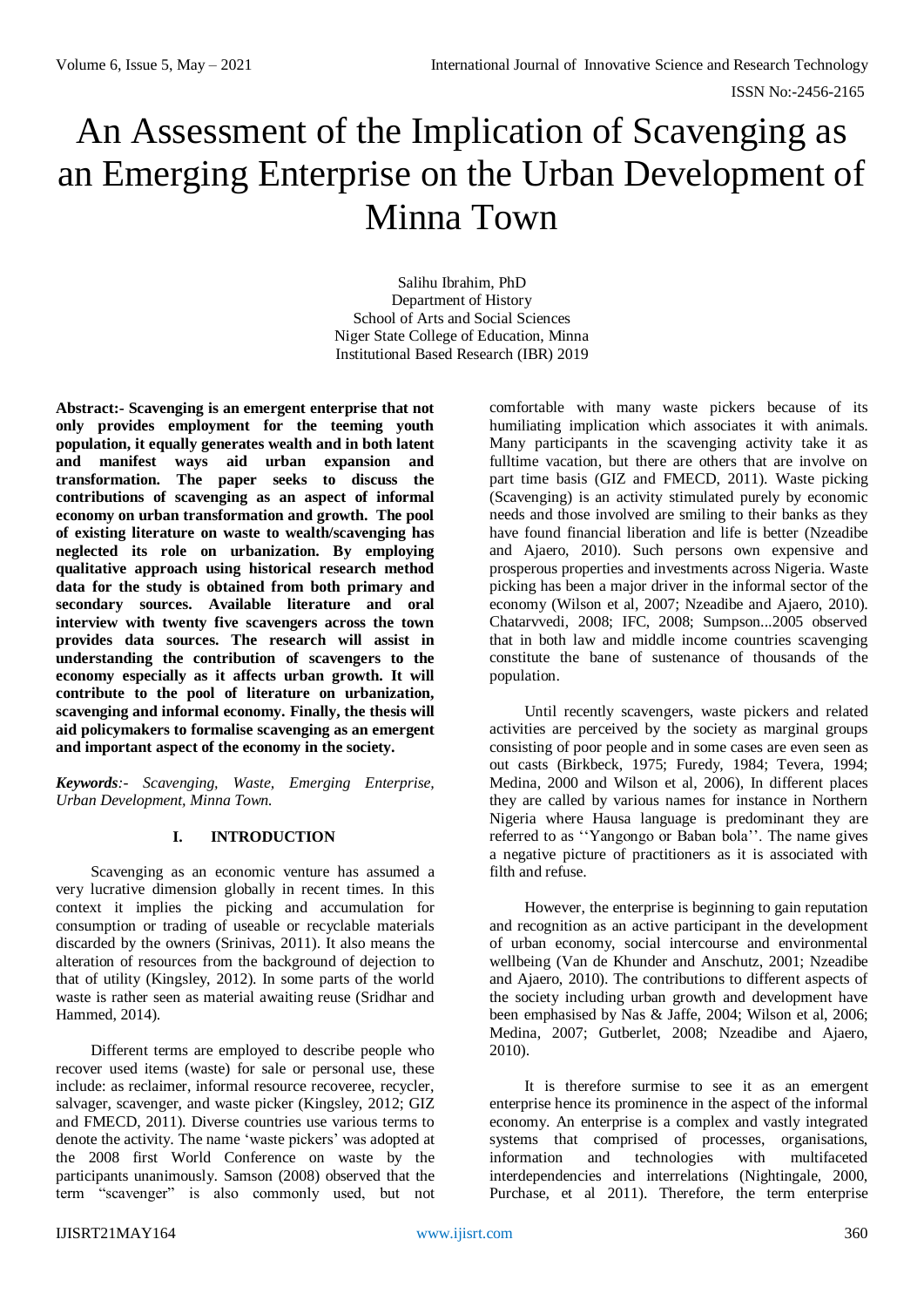encompasses a holistic and complex system of interconnected network of stakeholders for the achievement of a common significant goal.

Different ways of waste management has been practiced in the past, but its current dispensation has been construed as an enterprise which started during European industrialization in the nineteenth century and spread to other parts of the world within short period especially the third worlds following urbanization (Wilson, et al, 2005; Martin, 2007). Gowan (1997) therefore argued that it has led to the massive increase number of Scavengers worldwide particularly in developing countries and equally in the industrialized nations as well.

Existing works on scavenging, waste recycling and management majorly focus on solid and liquid waste management, challenges of waste management and health and environmental effects of waste (Kingsley, 2014; Nabegu, 2010, Egun, 2010; Gowan, 1997). Research on the economic significance of scavenging has been scanty while works on its effects as an enterprise on urbanization has been fallow. This work therefore, investigates the contributions of scavenging on the urban development of Minna Town.

Medina (2008), opined that Scavengers play significant role in the informal economy by enhancing the social, ecological, and economic life of settlements and equally helping in the mitigation of global warming. Their contribution in many cities in the area of waste collection service is immeasurable, yet they encounter both social and psychological challenges like; stigmatization, misuse by middlemen, and hazardous working and living conditions (Scheinberg and Anschütz, 2007).

For the urban poor in developing countries, informal waste scavenging and its recycling is a common way to earn income (Nzeadibe and Ajaero, 2010; Medina, 2008; Agunwamba, 2003; Moreno-Sanchez and Maldonado, 2006). Reliable estimates of the number of people engaged in waste picking and its economic and environmental impact are quiet few and scarce (Wilson et al, 2006). However, studies have suggested that when organized and supported, waste picking can spur grassroots investment by poor people, create jobs, reduce poverty, save municipal money, improve industrial competitiveness, conserve natural resources, and protect the environment (Medina, 2008).

## **II. METHODOLOGY**

There are two major approaches of conducting a scientific research namely; quantitative and qualitative (Mujis, 2010). This research employed the qualitative approach therefore; the research data based on this approach are not in the form of numbers (Punch, 1998). It is an approach whereby researchers study things in their natural settings, attempting to interpret phenomena in terms of the meanings people have for them. Accordingly, qualitative researchers employ a wide range of interconnected methods so as to understand and analyse the object of the study

(Denzin & Lincoln, 1994). This research prefer to employ the historical interpretive method due to the fact that information obtained is not only from different sources but it has a veritable means of corroboration of data for better analysis.

For effective data collection and interpretation, the research utilizes the semi-structured oral interview as primary source among twenty five people directly linked with subject of the study. These are: the Scavengers, Middlemen, Officials of Urban Development, Niger State Environmental Agency, households and the Industries. The results were corroborated with the existing literary works obtained from academic journals, textbooks and Newspapers which served as secondary source materials. On that basis analysis and conclusions are arrived at.

Minna Town is the capital city of Niger State in Nigeria a position it attained following the 1976 State creation in the country. It lies at latitude  $9.37<sup>0N</sup>$  and longitude 6.33<sup>0E</sup>. It is located in the Central Nigeria area very close to the new federal capital city of Abuja. The town covers an area of  $22.74<sub>sq</sub><sup>km</sup>$  with an estimated population of 264,169 in 2014 (Niger State Bureau of Statistics Minna, 2014). Its centrality of location serves as corridor of people's movement across the country thus various people with different economic activities troop to the ever expanding town (Ibrahim, 2017). Among the various groups of people that entered the town some found self employment in scavenging either as waste pickers or at a more advanced level as middlemen.

## **III. LITERATURE REVIEW**

Scavenging is carried out by both the poor and marginalised social groups who resort to waste picking for income generation and some even for everyday survival (Agunwamba, 2003; Moreno-Sanchez and Maldonado, 2006; Kingsley, 2012 and Ayua et'tal, 2013. The enterprise is common in urban places of the developing world with up to 2% of the population in Asian and Latin American cities dependent on scavenging for their livelihood but also practiced in rural areas as well (Medina, 2000; Wilson, Velis & Cheeseman, 2006).

The transformation of Waste into useful and desired materials implies making wealth out of waste. The process in manufacturing involves the use of energy while in economics it depends on factors of production (Sridhar and Hammed, 2014). The salient issue here is that "waste" in itself can never be wealth otherwise it wouldn't have been discarded in the first place. Likewise, wealth is created through a process that has cost implications which the market forces conceive as the price. By implication some wastes are not of any potential benefit. Therefore, scavenging which is a process in the transformation of "waste-to-wealth implies that waste management operations go beyond delivery of service to provision of goods and services or value like energy.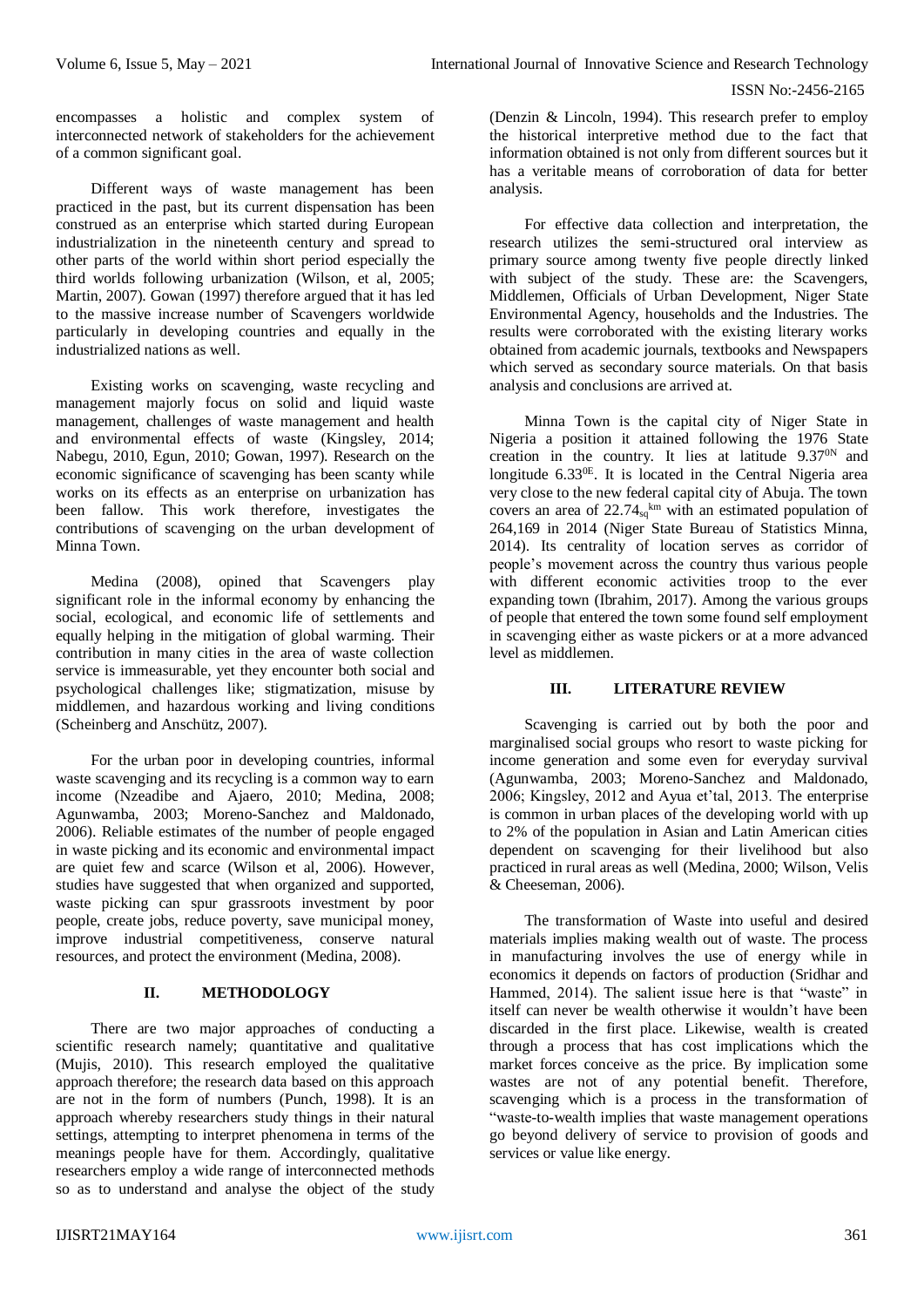The wealth of a society is reflected on the composition of its wastes thus, Rotich et al (2006) acknowledged a hopeful intercourse at household level between income and the quantum of waste generated given the fact that high income earners use more of packaged products which brings about increased percentage of inorganic materials such as: metals, plastics, glass, and textile. Differences in seasons also affects and determine nature of waste and that affects income level of Scavengers, population, social behaviour, and industrial production which is directly connected to the size of markets for waste materials and the extent of urbanization (Hoorn weg et al*.,* 1999).

Nabegu, (2010) maintained that waste pickers scavenge waste directly from various sources in the society in search of any kind of recoverable materials. In so doing, they go into open bargain in the process of transacting useful waste from homes and agencies (Wilson et al, 2006; Kingsley, 2012; Sridhar and Hammed, 2014). Wilson, Velis and Cheeseman (2006) ascertained that the scavengers take the collection to the scrap market where they are sorted, weighed and sold accordingly. The middlemen known as "Waste Traders" (Yangongo) buy from the scavengers and supply the various agents that in turn take upon themselves the responsibility of transporting and supplying these wastes to the various industries which utilize them as raw materials.

The monetary achievement made by the waste picker (scavenger) is consequent upon negotiation of price between waste trader and waste generator and also the circumstance in question. The enormous financial gain from waste picking especially when acquired freely has resulted to their persistent presence at dumpsites with some displaying criminal tendency by taking away valuable materials belonging to either the public or private owners. Medina, (2000) observed that scavengers in some cases steal and transform materials like telephone cables, electric wire, steel, aluminium and other materials owned by the community for sale to others.

Waste varies (solid and liquid) and originates from different sources; domestic, agricultural and industrial activities. Some of the wastes are friendly while others are hazardous to both human and environmental health hence the need for a sound knowledge of waste; its nature, problems and effects and how to dispose it off hygienically is necessary (Wilson Velis & Cheeseman, 2006). Market place for instance generates waste of both organic and inorganic nature originates especially agricultural products. Equally the household generates wastes which contain items such as paper, glass, metal, polythene, plastic and other forms of wastes that are degradable like; vegetables, foodstuff and many others in the category and some of which are excellent raw materials used for various industries (Hammed, 2011). However, some waste products largely from the industries or healthcare centres are hazardous and infectious to the public and as such inimical to health and as such should be treated with caution.

Most of the major cities in Nigeria are threatened by the challenges of waste management as in the case of Lagos, Port Harcourt, Kano, Ilorin, Ibadan and Minna. However this development have been linked to economic expansions, population increase and the inability of local governments to handle the result of the increase in both domestic and industrial waste. Weaknesses in industrial set up, increase urban expansion, poverty and the lack of proficiency in the municipal administration are taken as reasons for the high level of waste accumulation in major Nigerian cities. Ogbonna et al, (2002), noted that some of the ways proffered to manage wastes (landfill in particular) are catastrophic to the environment leading to unprocessed waste being dumped in places that it can contaminate waterways and underground water.

Scavenging as a major source of raw materials for recycling helps the individual and also the local industries (Medina, 2000 and Nabegu, 2008). Currently industries are faced with the scarcity of raw materials hence the need for recycling of waste as raw materials. One successful way for recycling is to start its processing at household level. The separation of paper, plastic, aluminium, iron, wood and glass into different places will make things easier for the cleaner and less will be paid for such services while some money will be made for the sale of the recyclables. There are many industries that recycle these materials in many parts of Nigeria. Wilson et al, Velis and Cheeseman (2006) observed that Kishi Town in South Western Nigeria alone have over 3000 recycling outfits while Lagos have over 100 plastic recyclers. Minna Town have five plastic grinding machines and practically in every city in Nigeria so are there such industries.

A research institution in Nigeria have conducted several research on recycling that have made significant impact on the waste to wealth initiatives (Sridhar and Hammed, 2014).The results have brought about separation of waste from source in some eight pilot centres in Ibadan and Lagos where they are able to part plastic/nylon, metal and organic materials from the household wastes. Locally fabricated machinery (without any imported component) has been invented to recycle plastic/nylon, metal scrap and organic materials at various production capacities.

It has been shown in the literature that economic activities play significant role in the development of settlement centres (Abu-Lughod, 1991). Recent prospects by scavengers and their middlemen exhibit the economic potentials of the industry. Members of the trade are making part-breaking progress by creating enormous wealth. The venture do not only provide employment the teaming population of youths it also make available at cheaper rate consumables which include building materials like iron rod, roofing sheets, used wood, electrical and plumbing materials that play significant role in the building industry. Government need to intervene by formalizing the practice as it is observed in other parts of the world but above all, to regulate and assist the sector. It is therefore necessary to understand the position of scavenging in the economy and give it the desired attention.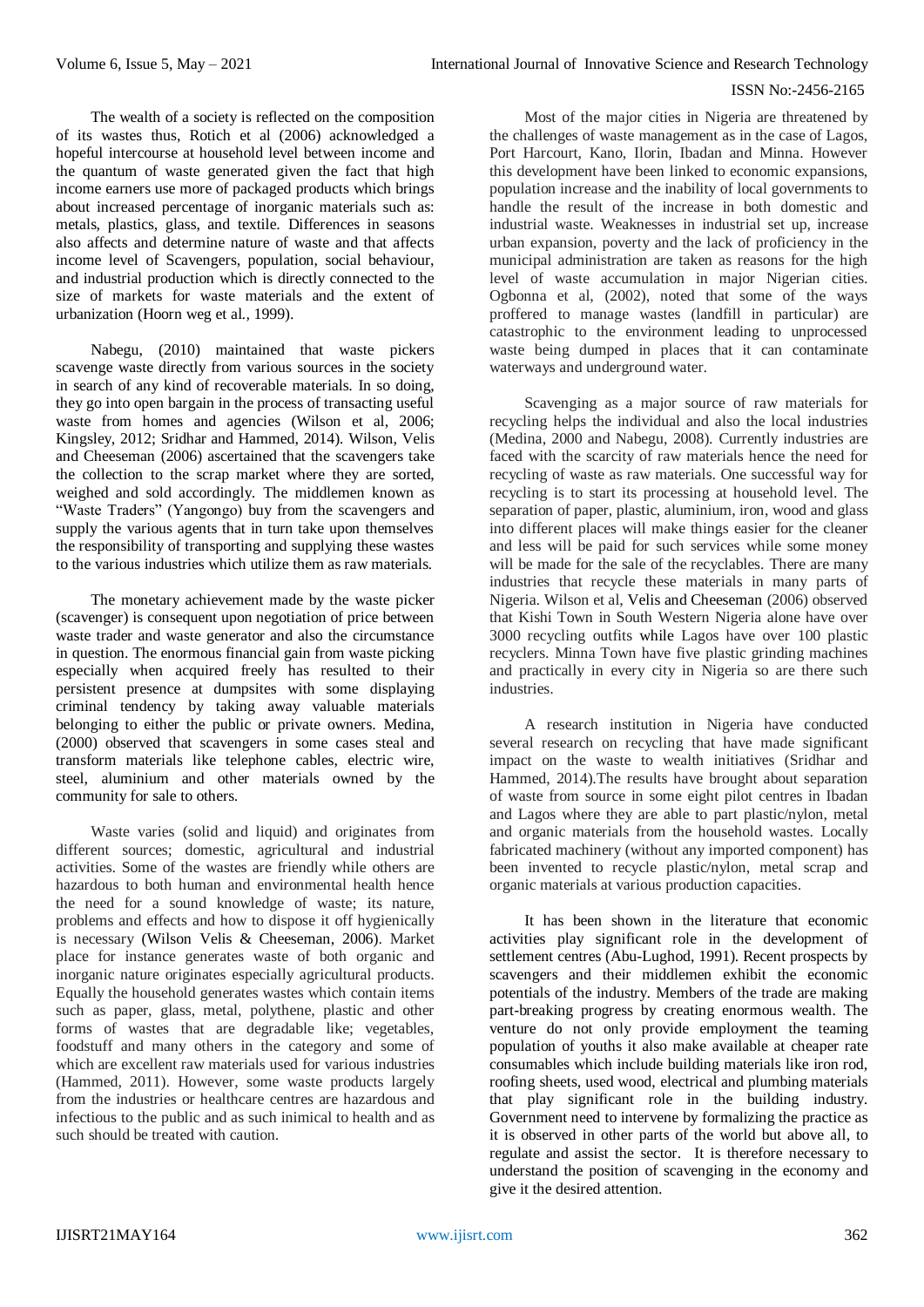Recycling activities are not very popular however; scavenging is practiced commonly in the urban places. This is done at both legal and illegal places with waste pickers endlessly searching for valuable materials to be either resold to buyers of scraps or direct consumers. Municipal waste composition in Minna Town varies and depends on the level of human and industrial activities taking place in different parts of the settlement i.e. there are variations in residential and industrial wastes. A closer observation shows that there exists a relative homogeneity of residential/ household waste generated across the town, with higher volumes in the city areas which can be attributed to population. In all of these, a common/general component of waste generated in Minna Town is plastics/polythene products, iron scraps, wooden products, electrical appliances and different kinds of domestic and industrial materials. The degree of poverty in the developing countries is illuminated by the high level use of recycled materials with half of it consisting of organic materials.

Waste market in Minna town is presently an informal private sector driven with unregulated activities, which is operated mainly by small enterprises and waste pickers and their middlemen who are driven by poverty and the desire to earn a living. In Minna Town, contrary to what is obtained in the developed nations, scavenging is widespread and pickers can easily be seen at dumpsites hence there no policies and laws that regulate the practice in the town/state.

### **IV. RESULTS** AND **DISCUSSIONS**

Scavenging as the enterprise is generally referred to, is a worldwide economic practice that deals with different items and serves the society in many areas of need. Oral interview with stakeholders reveals that items that have been disused by others are of high demand by some other people and by supplying such they make a living. Respondents to the interview also maintained that they scavenge waste/disused materials which include among many other things; iron scraps, used aluminium product and corrugated sheets, woods, plastics, vehicle and machinery parts, used doors, gates, windows, plumbing, electrical and electronic parts and scraps, empty cartons and cans and even old newspapers. These items are received by the middlemen who in turn sought and sale to both the immediate end users in retail or as a wholesale to the major agents that supply the recycling plants.

The enterprise is though seen as informal yet it is well organized in simple structure as; Pickers, Middlemen, Company agents and The Recycling plants. No wander it has been described as a highly connected and dynamic system that is deeply interwoven (GIZ/FMECD).



Source: The Researcher, 2020

Each of the segments is dependent on the others. The pickers are of the view that items collected are used to fabricate, reproduce, produce and even as spare part for machines. The plastics are recycled to produce ecolac boxes, buckets, plastic hangers, plates and other domestic items. Interview with Abdullahi the Chairman of United Metal and Iron Scrap Dealers Association of Minna revealed that animal bones are part of what is collected and resoled to those who produce ceramic items like; plates, cups, tiles, kitchen and toilet fittings.

The conduct of waste business in general but scavenging as an enterprise in particular is based on the financial status of individual participants. Some people have huge capital base while others have less. The big time dealers deal directly with the recycling companies where they supply thousands of kilograms wastes worth millions of Naira which takes sometimes, money and effort to achieve. One dealer in scraps highlighted that on the average a middleman makes about 50, 000 in a month but like all other businesses at times it is difficult to predict hence at times one can be lucky to run a deal that brings much money. For instance finding a reasonable quantity of copper wire can easily turn in millions of naira for the scavenger/middleman.

Scavengers who responded to the interview maintained that they are not indigenes of Minna rather most of them are from Katsina, Kano, Zamfara and Jigawa states. They started visiting Minna Town for the vocation since early 1990s but now are settled in the town in their own houses. Inter marriages have taken place between the scavengers and the indigenes thus making their children indigenes of Minna. All these in many ways have contributed to the development of Minna Town as it has aided in the increase of population and spatial agglomeration of the settlement.

Scavenging in many folds contributes to the urban development of Minna as it enhances the urban economy. The large cream of beneficiaries from the sector create enormous wealth that they not only build their own houses but also build commercial structures and invest in other aspects of the economy. The enterprise as observed by an architect contributes to the urban economy in the area of transportation; the tons of scraps collected are usually transported to locations of the recycling plants in different parts of the country hence it improves the transport business.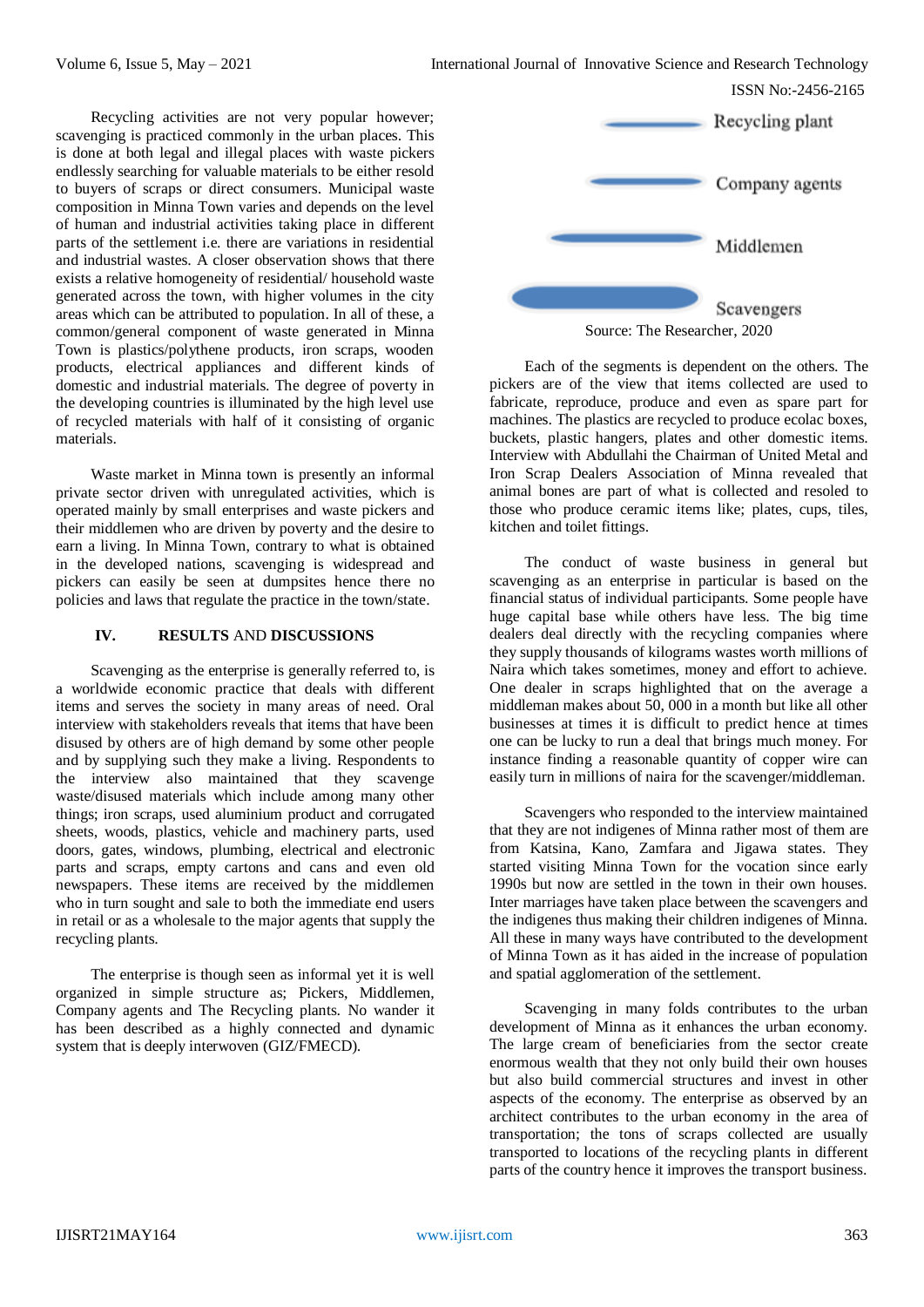Apart from the fact that it has brought about increase in population (occupational migration) and consequent urban expansion, it is now a major supplier of raw materials to the building industry. Most individuals constructing their houses or reconstructing part of it patronize the scrap market for such materials like; used iron rod, windows, doors, toilet and electrical facilities at cheaper prices. A Manson asserted that to a large extent it aid the industry as people can afford the used materials easier hence housing becomes cheaper to some degree. Discussions with household members informed the researcher that some of the utensils in use at homes now come from the second hand and scrap markets.

To a very large extent scavengers greatly help in the urban development of Minna Town as they remove waste and unwanted sight from the streets (NISEPA, 2019). The waste pickers remove any abandoned or disposed property in the neighbourhood thus reducing the rate of the rubbish and garbage around which to some extent help in urban sanitation and consequent development. In addition, it helps in saving the environment through the its recovery of landfills (GIZ/CWG, 2011).

Scavenging is now a popular economic activity irrespective of the biases against it. Findings by the researcher have revealed the economic viability of the venture and socio-economic significance in the society. Through our oral interview with participants it is educative to know that on daily basis those involved in the enterprise (scavenging) make an average of N1000 per day (\$40). Research shows that those involve in the trade seem to be enjoying nippy business and even better financial life than most civil servants in the town. The table below shows a comparative income distribution between civil servant and scavengers in Minna Town.

| A Comparative income table between the scavenger and the |  |  |  |  |  |
|----------------------------------------------------------|--|--|--|--|--|
| Civil Servant in Minna Town per day                      |  |  |  |  |  |

| -1             |                  | Cryn Derydhi in ivinnia Town per day<br>100-500 |   | Civil    | $300 -$ |
|----------------|------------------|-------------------------------------------------|---|----------|---------|
|                | Scavenger/Picker |                                                 |   |          |         |
|                |                  | pd                                              |   | Servant  | 600 pd  |
|                |                  |                                                 |   | GL $1-6$ |         |
| $\mathfrak{D}$ | Middleman        | 1500-                                           | 2 | Civil    | 750-    |
|                |                  | 5000                                            |   | Servant  | 1500    |
|                |                  |                                                 |   | GL 7-10  | pd      |
| 3              | Company Agent    | $100,000 + -$                                   | 3 | Civil    | $200 -$ |
|                |                  |                                                 |   | Servant  | 5000    |
|                |                  |                                                 |   | GL 12-   | pd      |
|                |                  |                                                 |   | 15       |         |
| 4              | Recycling Plant  | <b>Millions</b>                                 | 4 | Civil    | 10,000- |
|                |                  |                                                 |   | Servant  | 15,000  |
|                |                  |                                                 |   | GL 16-   |         |
|                |                  |                                                 |   | 17       |         |

Source: The Researcher, 2020

Scavengers and their middlemen make brisk business and the sources of raw material continued to expand with growing population. This is contrary to the assertion in some writings that it will soon wither away because the materials to scavenge are becoming faint (Olu-Olu and Omotosho, 2007). It is therefore our discovery that the industry being accommodative provides employment for the teeming youth

population in Minna and Nigeria at large. Thus more people came to Minna town with the desire to earn living which they take solace in scavenging. Many settlements in Minna are occupied by scavengers mostly Hausa speaking people from the Northern states of Kano, Katsina and Niger republic.

However, a major challenge to the enterprise is the health hazard which many of the practitioners face. The pickers are more vulnerable to the danger of disease infection, wound, exposure to harmful conditions and atmosphere GIZ/CWG (2011). Some of the health peril scavengers are susceptible to include; H I V, cholera, diarrhoea, Tuberculosis, skin diseases, eye problem as well as waist pain. This observation has also been corroborated with the works of Olu and Omotosho (2007), Sekyere (2014) and Nyathi, Olowoyo and Oludare (2018).

It is observed that the scavengers in this part of the world do not use any form of protection such as uniform, jacket, boot, hand-glove or face-mask Abel (2012), GIZ/CWG (2011) Olu and Omotosho (2007). Respondents to the question on safety replied that uniform or life-jacket, gloves and mask are not the ultimate means of protection rather they agree it is simply the question og destiny to be infected by any disease or harmed by any danger. To them harmed can only happen if Allah has ordained it upon. It is therefore a common site to find pickers, the middlemen and even the agents having direct torch with all kinds of filth. Although there is no statistical data on the health condition of scavengers in Minna in particular no Nigeria in general, participates face various challenges in that area.

## **V. CONCLUSION**

Many people in developing countries depend on scavenging, waste picking and in general recycling of materials for their livelihood. The industry has to a great extent aid in different facets of the economy and more importantly in the development of Cities and Towns as it do not only provide livelihood but also it is a major means of providing both industrial raw materials and domestic utensils for the populace. Although the pickers are sometimes found splitting the waste in the bin on the streets of the neighbourhoods, yet the practice have stopped the unhealthy keeping of mountains of solid waste in the house as they are now sold to the scavengers. In some ways government and concerned agencies can help mitigate some of the challenges.

Government need to be more involved in the affairs of the venture as it is a source of generating huge amount of revenue for municipal administration. Government will do well to make the enterprise more viable and attractive through proper education of the citizenry. Organization of the sector into a formal outlook will reward the government and people at large.

A necessary step for the authorities is to recognise the economic, social and environmental importance of scavengers/waste pickers. Both government officials and the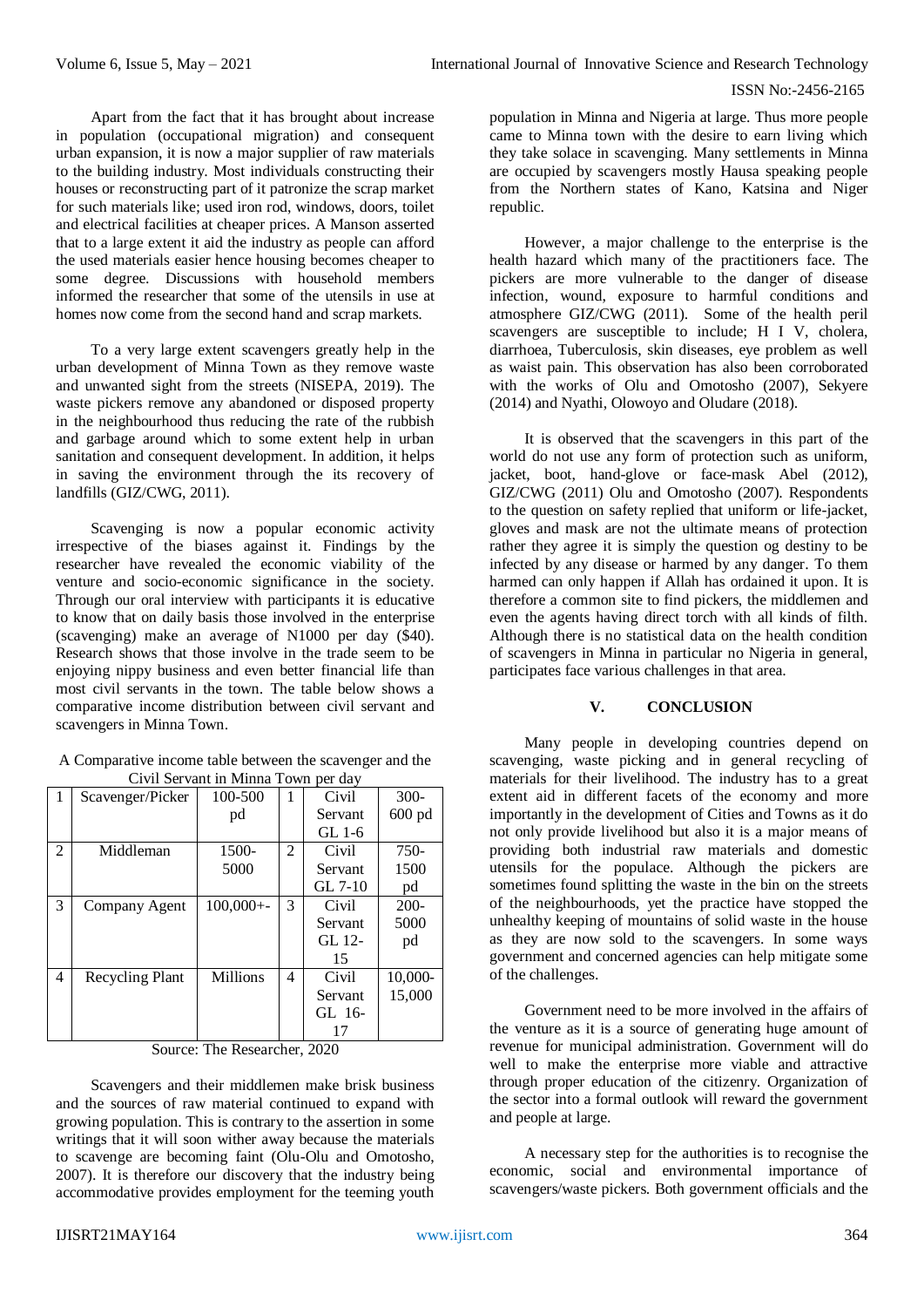general public need to appreciate the group for its emerging role as key employer and provider of raw materials in the society. The group need to be encouraged and organised into small and medium scale industries so as to integrate and add value to their (recycled) materials before selling. It is evidently clear that incorporating existing informal groups in the formal organisational systems can lead to a lot of benefits.

Finally, it was observed that most of the people involved in the scavenging and waste picking are illiterates that need to be given some amount of education. The effort will educate them on their health and better conduct of their activities.

## **REFERENCES**

- [1]. Abu Luqhad, J (1991). Changing Cities: Urban Sociology, New England, Harper Collins Publisher
- [2]. Adewole, A. Taiwo (2009). Waste Management Towards Sustainable Development in Nigeria: A case study of Lagos State. International NGO Journal Vol. 4 (4), pp. 173-179.
- [3]. Afon, A. (2012). A survey of operational characteristics, socioeconomic and health effects of scavenging activity in Lagos, Nigeria. *Waste Management & Research*, *30*(7), 664-671.
- [4]. Appropedia, (2009). Recycling organic waste (Original). <www.appropedia.org> (Retrieved October 10, 2009).
- [5]. Department for Environment, Food and Rural Affairs. (Defra) (2010). *"Less is more: Business Opportunities in Waste & Resource Management.* March 2010. Crown Press, London.
- [6]. Cairncross, Feachem RG 1993. *Environmental Health Engineering in the Tropics: An Introductory Text*. 2nd Edition. England: John Wiley and Sons.
- [7]. Egbewumi OO, Sridhar MKC, Asuzu MC 1997. Composting through community action: A rural experience in Nigeria. *Journal of Appropriate Technology*, 23: 34-35.
- [8]. Egun, N. K (2012). The Waste to Wealth concept: Waste Market Operation in Delta State, Nigeria. Greener Journal of Social Sciences, ISSN: 2276- 7800, Doi-1015580/GJSS.2012.6.110112191.
- [9]. Egun, N. K. (2010). Assessment of Level of Environmental Consciousness in Delta State Nigeria. *Journal of International Environmental Application and Science.* Vol. 5 (4): 634 – 637.
- [10]. Egun, N. K. (2009). Assessment on the Level of Recycling and Waste Management in Delta State, Nigeria. *J.Hum. Ecol*. Vol. 28 (2): 77 – 82.
- [11]. Enete, I. C. (2010).Potential Impacts Of Climate Change On Solid Waste Management In Nigeria. *Earthzine.* Posted on October 4th, 2010.
- [12]. Federal Republic of Nigeria 1999. *The Constitution of the Federal Republic of Nigeria*. Abuja: The Federal Government Press.
- [13]. Gowan, T. (1997). "American Untouchables: Homeless Scavengers in San Francisco's Underground Economy". *International Journal of Sociology and Social Policy* 17 (3/4): 159
- [14]. GIZ/CWG, (2011). The Economics of the Informal Sector in Solid Waste Management. CWA Publication Series No. 5, Escoborn Germany.
- [15]. GIZ/FMECD, (2011). Recovering Resources, Creating Opportunities. Deutsche Gesellschart, Esch Born, Germany.
- [16]. Hammed TB, Soyingbe AA, Adewole DO 2011. An abattoir waste water management through composting: A case study of Alesinloye waste recycling comTURNING WASTE TO WEALTH IN NIGERIA 203 plex. *International Journal of Interdisciplinary Social Sciences,* 6(2): 67-78.
- [17]. Hammed TB 2013. Challenges of environmental waste management on social economic development of Nigeria- A case study of AMAC, Abuja*. International Journal of Innovations in Medical Science,* 3(1):14-24.
- [18]. Hoornweg, D., Thomas, L., and Otten, L., (1999). Composting and its applicability in developing countries. Urban waste management working paper series 8. Washington, DC; World Bank. In Ogwueleka, T.C., (2003).Analysis of urban solid waste in Nsukka, Nigeria. Journal of Solid Waste Technology and Management, 29 (4): 239-246.
- [19]. Ibrahim, S. Migrant Factor in the Historical Development of Minna Town in Nigeria 1999-2015 presented at the 3rd International Research Conference on Economics, Business and Social Sciences – Malaysia Chapter November 09-10 2018 Faculty of Business and Accountancy, University of Malaya, Malaysia. The International Journal of Humanities & Social Studies (IJHSS) ISSN2321-9203, Vol.7, Issue 11, November, 2019. DOI:10.24940/theijhss/2019/v7/i11/HS1911-019
- [20]. John NM, Adeoye GO, Sridhar MKC 1996. Palletisations of compost: Nigerian experience. Biocycle, 7: 53-54
- [21]. Joon V. and Kumar K. (2009). An assessment of environmental consciousness level of university students of Hisar City. *J. Hum. Ecol*. Vol. 28 (2): 149  $-151.$
- [22]. Martin, M. (2007). The World's Scavengers: Salvaging for Sustainable Consumption and Production. New York:Altamira Press.
- [23]. Medina, Martin. 2005. "Serving the Unserved: Informal Refuse Collection in Mexican Cities." *Waste Management and Research* 23 (5): 390–97.
- [24]. ———. 2008. "Supporting Community-Based Recycling Initiatives in Latin America and the Caribbean." *Grassroots Development* 29 (1): 26–31.
- [25]. Mujis, D. (2010). Doing Qualitative research in education with SPSS (2<sup>nd</sup> edition), London, Sage Publications.
- [26]. Nabegu, A. B (2010). An Analysis of Municipal Solid Waste in Kano Metropolis, Nigeria. J Hum Ecol. Vol.31(2): 111-119.